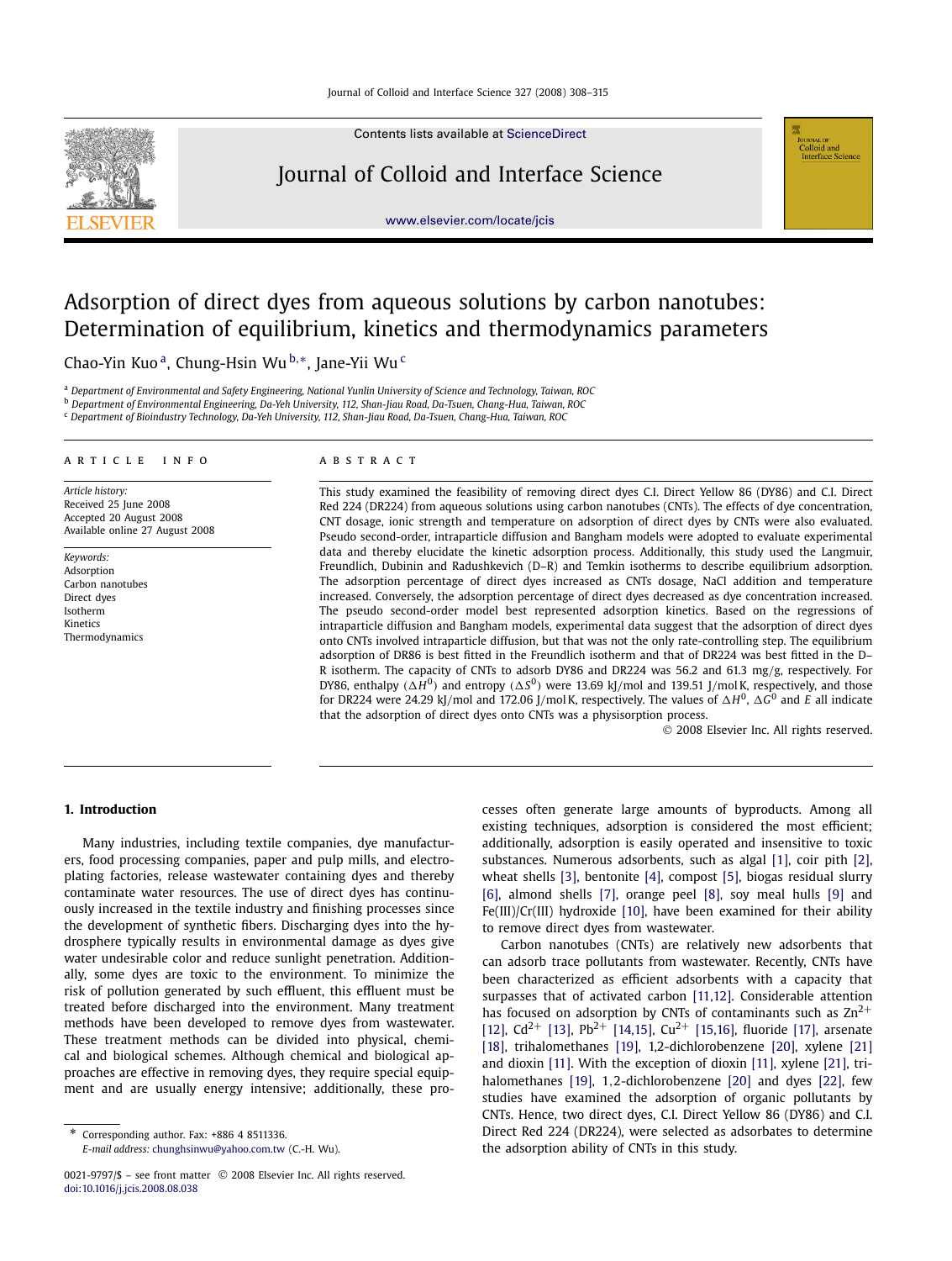| Table 1 |                                                 |  |  |
|---------|-------------------------------------------------|--|--|
|         | Structure and characteristics of DY86 and DR224 |  |  |

| Name         | CAS<br>number | C.I.<br>number | Formula                           | Molecular<br>weight | $\lambda$ <sub>max</sub> | Chemical<br>structure                                                                                                                                                                                              |
|--------------|---------------|----------------|-----------------------------------|---------------------|--------------------------|--------------------------------------------------------------------------------------------------------------------------------------------------------------------------------------------------------------------|
| <b>DY86</b>  | 50925-42-3    | 29325          | $C_{39}H_{30}N_{10}Na_4O_{13}S_4$ | 1066 $g/mol$        | 379 nm                   | CH <sub>3</sub><br>$H_3C_3$<br>SO <sub>3</sub> Na<br>SO <sub>3</sub> Na<br>N.<br>⊤N=N⊣<br>$NH-$<br>HN.<br>$-N=N$<br>$N_{\infty}$<br>SO <sub>3</sub> Na<br>SO <sub>3</sub> Na<br>NHC <sub>2</sub> H <sub>4</sub> OH |
| <b>DR224</b> | 12222-48-9    | Unpublished    | Unpublished                       | Unpublished         | 518 nm                   | Unpublished                                                                                                                                                                                                        |

Understanding adsorption equilibrium, kinetics and thermodynamics is critical to the design and operation of adsorption processes. Early works have presented only equilibrium and kinetic adsorption data and a few studies have measured the thermodynamic parameters of adsorption by CNTs. Li et al. [\[14\]](#page-7-0) and Peng et al. [\[20\]](#page-7-0) investigated the thermodynamics of adsorption of  $Pb^{2+}$ and 1,2-dichlorobenzene onto CNTs, respectively. Wu [\[22\]](#page-7-0) and Wu [\[16\]](#page-7-0) elucidated the thermodynamics of adsorption of C.I. Reactive Red 2 and  $Cu^{2+}$ , respectively. Lu et al. [\[23\]](#page-7-0) analyzed the thermodynamics of adsorption of trihalomethanes by CNTs. Few studies have investigated adsorption of dyes by CNTs and simultaneously determined equilibrium and thermodynamic parameters; however, no study has determined the parameters that govern adsorption of direct dyes. This study elucidates the equilibrium, kinetics and thermodynamics of adsorption of DY86 and DR224 by CNTs. The Langmuir, Freundlich, Dubinin and Radushkevich (D–R), and Temkin isotherms were utilized to fit equilibrium data of adsorption. Adsorption rates were determined quantitatively. Those obtained using the pseudo second-order, intraparticle diffusion and Bangham models were compared. The objectives of this study are to (i) determine the effects of dye concentration, CNT dosage, ionic strength and temperature on adsorption of DY86 and DR224 by CNTs, (ii) measure the coefficients of Langmuir, Freundlich, D–R and Temkin isotherms, (iii) assess the adsorption rate using various kinetic models and (iv) derive changes in thermodynamic parameters-free energy  $(\Delta G^0)$ , enthalpy  $(\Delta H^0)$  and entropy  $(\Delta S^0)$ during adsorption.

#### **2. Materials and methods**

#### *2.1. Materials*

The CNTs used in this study were multi-wall nanotubes (CBT, MWNTs-2040). These CNTs were manufactured by pyrolysis of methane gas on Ni particles via chemical vapor deposition. The C, O and Ni content in CNTs was 90.6, 8.1 and 1.3%, respectively [\[22\].](#page-7-0) Surface area, average pore diameter and pore volume was 82.2 m<sup>2</sup>/g, 2.5 nm and 1.07 cm<sup>3</sup>/g, respectively [\[16\].](#page-7-0) The CNTs were 5–15 μm long and the mass proportion of amorphous carbon in CNTs was less than 2%. The parent compounds, DY86 and DR224, were purchased from the Everlight Industrial Chemical Company. Table 1 presents the structure and characteristics of DY86 and DR224. Notably, NaCl was used to control ionic strength. All materials were used as received without further purification. All solutions were prepared using deionized water (Milli-Q) and reagent-grade chemicals.

#### *2.2. Experimental methods*

Size and morphology of CNTs were determined by transmission electron microscopy (TEM) using a Philips/FEI Tecnai 20 G2 S-Twin. The pH of the point of zero charge ( $pH_{pzc}$ ) of CNTs and adsorbed CNTs was measured at pH 3–10 using a Zeta-Meter 3.0 (Zeta-Meter Inc., USA). Ten measurements were made of each sample at each pH and the mean was determined as the zeta potential.



**Fig. 1.** TEM image of CNTs.

All experiments were conducted in a closed 250 mL glass pyramid bottle. The bottle, which contained 0.1 g of CNTs and 150 mL of dye solution, was placed in a water bath and shaken at 100 rpm. In the experiments to determine the effects of dye concentration (CNTs =  $0.67$  g/L and  $T = 25$ °C), the dye concentration was 10 and 20 mg/L. In experiments on the effect of CNTs dosage (dye  $=$ 10 mg*/*L and *T* = 25 ◦C), the CNT dose was 0.33 and 0.67 g*/*L. In experiments to identify the effect of temperature (CNTs  $= 0.67$  g/L and dye  $= 10$  mg/L), temperature was maintained at 15 and 55  $\degree$ C. At the end of the equilibrium period, suspensions were centrifuged at 4000 rpm for 10 min, and the supernatant was then filtered through 0.2 μm filter paper (Gelman Sciences) for subsequent analysis of dye concentration. Adsorption of DY86 and DR224 was detected using a spectrophotometer (Hitachi-U2001) at 379 and 518 nm, respectively.

#### **3. Results and discussion**

#### *3.1. Characteristics of the surface of CNTs*

Fig. 1 presents TEM image of CNTs. The outer diameters and inner cavities of CNTs were 20–80 and 5–10 nm, respectively. The TEM analysis verified the hollow structure of CNTs. The  $pH_{pzc}$  of CNTs was 4.98 [\(Fig. 2\)](#page-2-0), which is similar to that measured by Lu and Chiu [\[12\]](#page-7-0) for multi-wall nanotubes. This analytical result demonstrates that the surface of CNTs was positively charged when solution pH was *<*4*.*98. Direct dyes can be classified as anionic dyes. In an aqueous solution, anionic dyes carry negative charges due to the presence of sulfonate  $(SO_3^-)$  groups. Therefore, the zeta potentials of DY86 and DR224 adsorbed CNTs were negative at a pH of 3–10, indicating that the CNTs were negatively charged [\(Fig. 2\)](#page-2-0). Numerous investigations have demonstrated that the zeta potentials of acid-modified CNTs [\[13,21\]](#page-7-0) and oxidant-modified CNTs [\[12,13,](#page-7-0)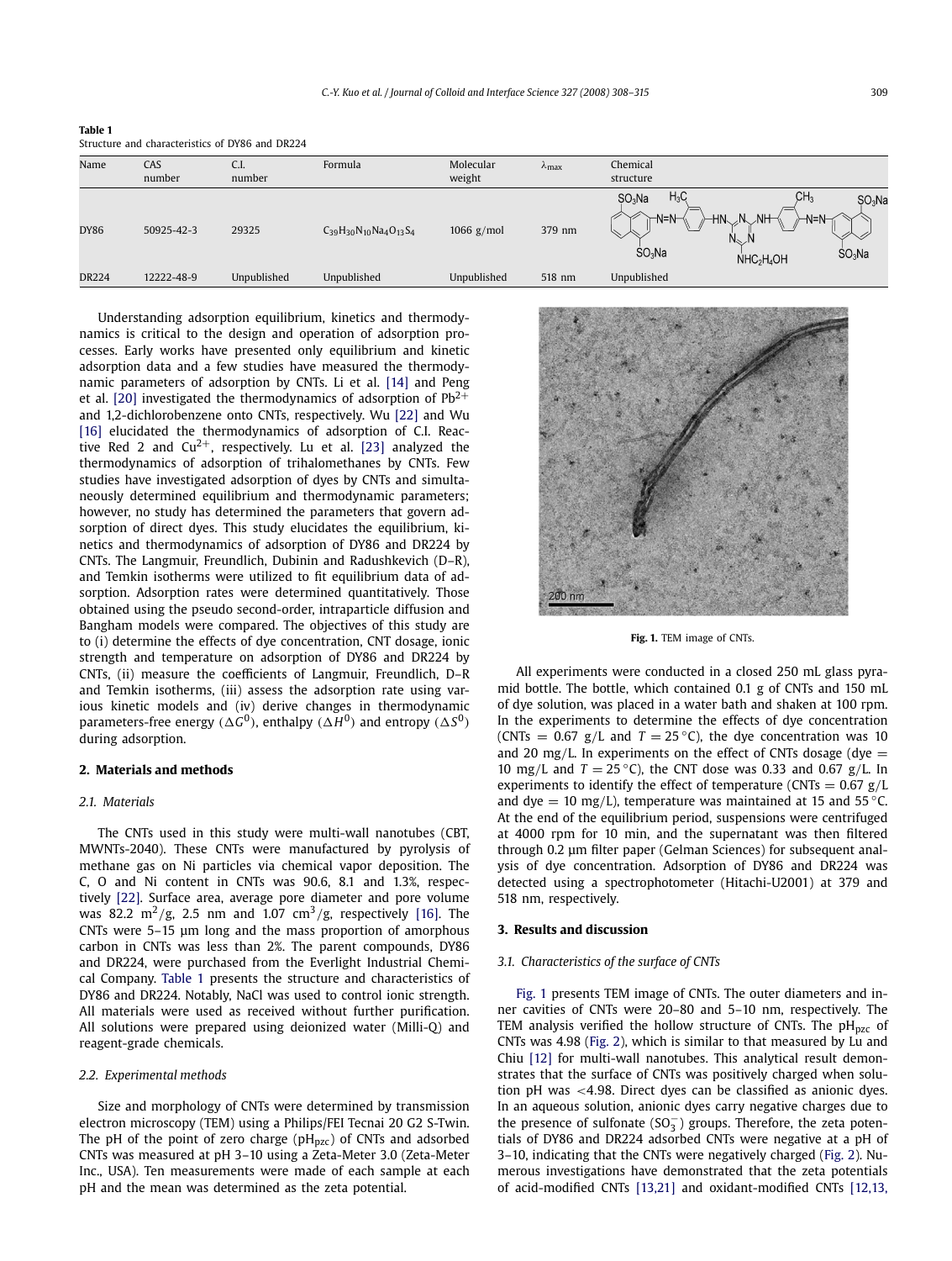<span id="page-2-0"></span>

**Fig. 2.** Zeta potential of raw-CNTs and adsorbed-CNTs.

[16\]](#page-7-0) are more negative than those of as-grown CNTs. The surfacemodified CNTs may inhibit adsorption of direct dyes onto CNTs due to repulsion of negative charges. Hence, CNTs were used as received without surface modification.

#### *3.2. Kinetics analyses*

#### *3.2.1. Effects of dye concentration*

Adsorption kinetics, indicating the adsorption rate, is an important characteristic of adsorbents. The adsorption process at different concentrations was rapid in the initial 50 min, and then gradually decreased as adsorption proceeded until equilibrium was reached (Fig. 3). This progression is expected based on the large number of vacant surface sites available for adsorption during the initial stage, and, after certain amount of time, the remaining vacant surface sites are difficult to occupy due to repulsive forces between dye molecules on CNTs and bulk phases [\[24\].](#page-7-0) After 240 min of reaction, the adsorption percentage of 10 and 20 mg*/*L DY86 onto CNTs was 74 and 51%, respectively, and that of DR224 was 79 and 71%, respectively. However, the amount of dye adsorbed per unit of CNT mass increased as initial dye concentration increased due to the increase in the driving force of the concentration gradient for mass transfer with the increase in initial dye concentration. Mall et al. [\[24\]](#page-7-0) also showed the similar results.

The pseudo second-order, intraparticle diffusion and Bangham models were adopted to test experimental data and thereby elucidate the kinetic adsorption process. The pseudo second-order model is

$$
\frac{t}{q} = \frac{1}{k_2 q_e^2} + \frac{t}{q_e},\tag{1}
$$

where *qe* and *q* are the amounts of dye adsorbed onto CNTs at equilibrium and at various times  $t$  (mg/g), and  $k_2$  is the rate constant of the pseudo second-order model for adsorption (g*/*mg min) [\[22,24\].](#page-7-0) The slope and intercept of the linear plot of *t/q* as a function of *t* yielded the values of  $q_e$  and  $k_2$ . Additionally, the initial adsorption rate *h* (mg*/*g min) can be determined using the equation  $h = k_2 q_e^2$ . The adsorption process on porous adsorbents generally has four stages—bulk diffusion, film diffusion, intraparticle diffusion and finally adsorption of the solute onto the surface. Typically, bulk diffusion and adsorption are assumed rapid and, therefore, not rate determining. Since the pseudo second-order model cannot identify the diffusion mechanism, kinetic results were analyzed using the intraparticle diffusion model to elucidate the diffusion mechanism. For the intraparticle diffusion model, film diffusion was negligible and intraparticle diffusion was the only rate-controlling step. The intraparticle diffusion model is expressed as

$$
q = k_i t^{1/2} + C,\t\t(2)
$$

where  $C$  is the intercept and  $k_i$  is the intraparticle diffusion rate constant  $(mg/g min<sup>0.5</sup>)$ , which can be determined from the slope of the linear plot of  $q$  versus  $t^{1/2}$  [\[22,24\].](#page-7-0) Kinetic data were further utilized to identify the slowness of the adsorption step in the present adsorption system based on Bangham's model [\[24,25\]:](#page-7-0)

$$
\log\left(\frac{C_0}{C_0 - qm}\right) = \log\left(\frac{k_0 m}{2.303 V}\right) + \alpha \log(t),\tag{3}
$$

where  $q$  and  $t$  are defined as in the pseudo second-order model,  $C_0$ is the initial dye concentration in the solution (mg*/*L), *V* is solution volume (mL), *m* is the mass of CNTs per liter of solution (g*/*L), and  $k_0$  and  $\alpha$  are constants. [Table 2](#page-3-0) presents the kinetic parameters for the removal of direct dyes by CNTs. The  $R^2$  value of the pseudo second-order model exceeded 0.96; moreover, the *q* value



**Fig. 3.** Effects of dye concentration on the adsorption of direct dyes (CNTs = 0.67 g/L and  $T = 25 °C$ ).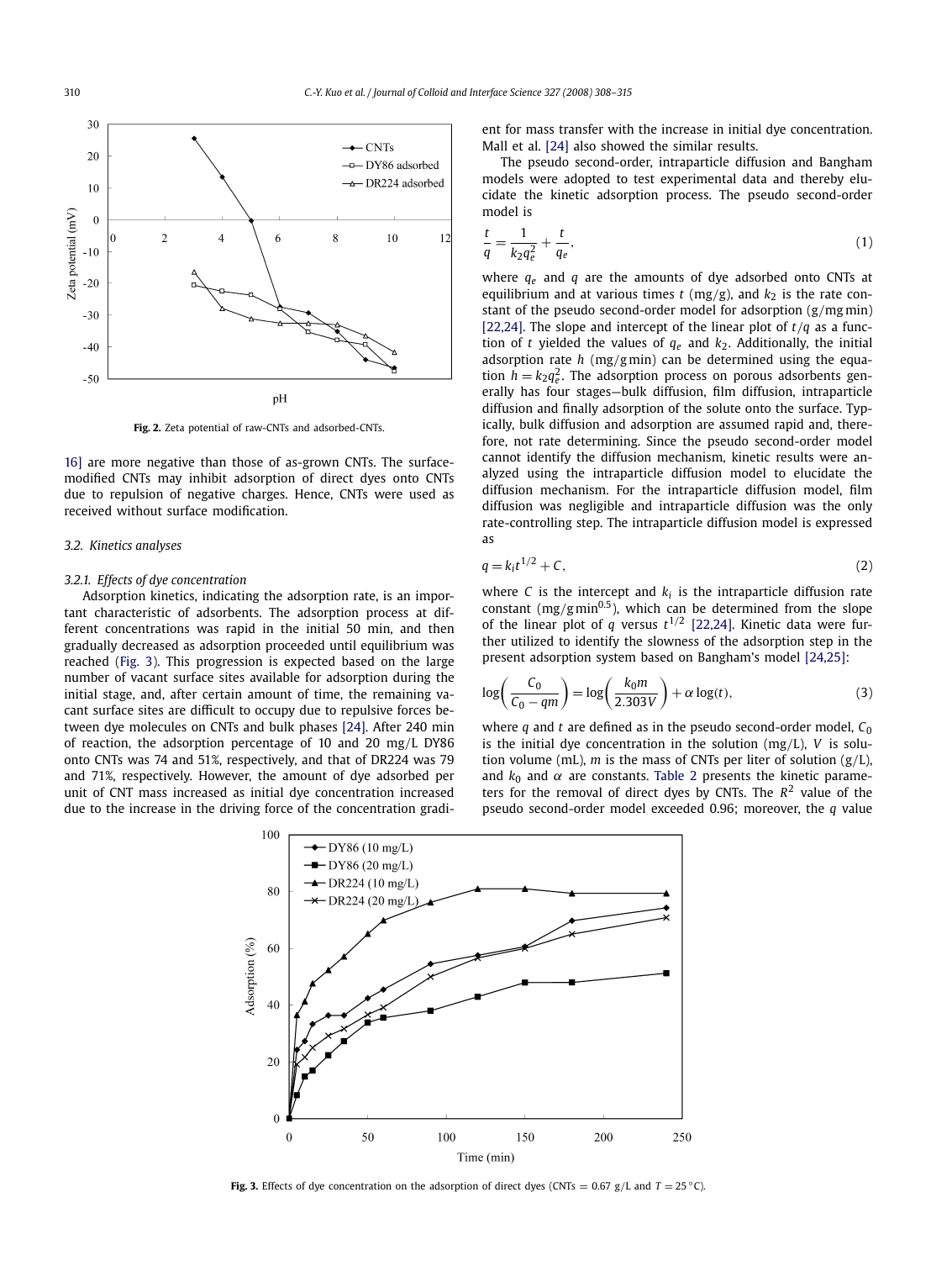<span id="page-3-0"></span>*(qe,*cal*)* derived from the pseudo second-order model was consistent with experimental *q* values *(qe,*exp*)*. Hence, this study suggests that the pseudo second-order model best represents adsorption kinetics. A similar phenomenon has been observed in the adsorption of Acid Blue 93 by natural sepiolite [\[26\],](#page-7-0) and Acid Red 57 by surfactant-modified sepiolite [\[27\].](#page-7-0) If the regression of *q* versus  $t^{1/2}$  is linear and passes through the origin, intraparticle diffusion is then the sole rate-limiting step [\[24,27\].](#page-7-0) Although the regression was linear, the plot did not pass through the origin (Table 2), suggesting that adsorption involved intraparticle diffusion; however, that was not the only rate-controlling step. Other kinetic mechanisms may control the adsorption rate, which is a similar finding to that obtained from other studies of adsorption [\[22,26\].](#page-7-0) The double logarithmic plot according to the Bangham equation yielded a perfect linear  $(R^2 > 0.96)$  for the removal of direct dyes by CNTs, indicating that the diffusion of dye into CNT pores is not the only rate-controlling step [\[28\].](#page-7-0) The rate constants of the pseudo secondorder model  $(k_2)$  decreased as the initial concentration of dye in adsorption systems increased. Conversely, the intraparticle diffusion rate constants  $(k_i)$  increased as the initial concentration of dye increased. The diverse effects of the initial concentration on

#### **Table 2**

Kinetic parameters for the removal of direct dyes by CNTs (CNTs dose  $= 0.67$  g/L and  $T = 25 °C$ 

| Pseudo second-order<br>model     | $q_{e, \exp}$<br>(mg/g) | k <sub>2</sub><br>$(g/mg \min)$  | h<br>(mg/gmin)                  | $q_{e,cal}$<br>(mg/g) | $R^2$ |
|----------------------------------|-------------------------|----------------------------------|---------------------------------|-----------------------|-------|
| DY86(10 mg/L)                    | 11.1                    | $2.77 \times 10^{-3}$            | 0.383                           | 11.8                  | 0.972 |
| DY86 (20 mg/L)                   | 15.4                    | $1.58 \times 10^{-3}$            | 0.477                           | 17.4                  | 0.995 |
| DR224 (10 mg/L)                  | 11.9                    | $6.82 \times 10^{-3}$            | 1.099                           | 12.7                  | 0.997 |
| DR224 (20 mg/L)                  | 21.3                    | $1.31 \times 10^{-3}$            | 0.628                           | 21.9                  | 0.962 |
| Intraparticle diffusion<br>model |                         | $k_i$ (mg/g min <sup>0.5</sup> ) | $C \left( \frac{mg}{g} \right)$ |                       | $R^2$ |
| DY86 $(10 \text{ mg/L})$         | 0.57                    |                                  | 2.44                            |                       | 0.990 |
| DY86 (20 mg/L)                   | 1.08                    |                                  | 1.47                            |                       | 0.971 |
| DR224 (10 mg/L)                  | 0.79                    |                                  | 3.91                            |                       | 0.987 |
| DR224 (20 mg/L)                  | 1.24                    |                                  | 2.62                            |                       | 0.993 |
| Bangham's model                  | $\alpha$                |                                  | $k_0$ (L/(mg/L))                |                       | $R^2$ |
| DY86 $(10 \text{ mg/L})$         | 0.440                   |                                  | $2.45 \times 10^{-2}$           |                       | 0.961 |
| DY86 (20 mg/L)                   | 0.523                   |                                  | $1.08 \times 10^{-2}$           |                       | 0.986 |
| DR224 (10 mg/L)                  | 0.459                   |                                  | $4.03 \times 10^{-2}$           |                       | 0.987 |
| DR224 (20 mg/L)                  | 0.524                   |                                  | $1.47 \times 10^{-2}$           |                       | 0.980 |
|                                  |                         |                                  |                                 |                       |       |

 $k<sub>2</sub>$  and  $k<sub>i</sub>$  have also been observed for other adsorption systems [\[1,29\].](#page-6-0)

#### *3.2.2. Effects of CNTs dosage, ionic strength and temperature*

Fig. 4 plots the effects of CNTs dosage on direct dye adsorption. For DY86, the adsorption percentage increased from 42 to 74% when the CNT dosage increased from 0.33 to 0.67 g*/*L, and for DR224, the adsorption percentage increased from 29 to 79%. The increase in percentage of dye removed with an adsorbent dosage can be attributed to an increase in the adsorbent surface, which increased the availability of adsorption sites. By increasing CNTs dosage from 0.33 to 0.67 g*/*L, the adsorption of DY86 per unit weight of CNTs decreased from 12.7 to 11.1 mg*/*g; conversely, the adsorption of DR224 per unit weight of CNTs increased from 8.8 to 11.8 mg*/*g. The decrease in unit adsorption as adsorbent dosage increased is due to adsorption sites remaining unsaturated during the adsorption process [\[30\].](#page-7-0) Another reason for this result may be the overlapping of adsorption sites due to overcrowding of adsorbent particles.

Since large amounts of salts are generally utilized in the dyeing process, the effects of ionic strength on adsorption must be evaluated. [Fig. 5](#page-4-0) shows the effects of ionic strength on direct dyes adsorption. Experimental results indicate that increasing solution ionic strength increased the adsorption of direct dyes by CNTs. The significant increase in dye removal after adding NaCl can be attributed to an increase in dye dimerization in solutions [\[31\].](#page-7-0) AI-Degs et al. [\[31\]](#page-7-0) indicated that the high adsorption capacity of dyes under salt addition can be attributed to the aggregation of dye molecules induced by the action of salt ions, i.e., salt ions force dye molecules to aggregate, increasing the extent of adsorption of dyes onto CNTs. Moreover, the initial adsorption rate increased significantly at a high ionic strength, implying that direct dyes attachment is controlled by electrostatic interactions.

#### *3.3. Adsorption isotherms*

The adsorption isotherm is the most important information, which indicates how adsorbate molecules are distributed between the liquid phase and solid phase when the adsorption process reaches equilibrium. This study adopted the Langmuir, Freundlich, D–R and Temkin isotherms to describe equilibrium adsorption. Equation parameters and underlying thermodynamic assumptions



**Fig. 4.** Effects of CNTs dosage on the adsorption of direct dyes (dye = 10 mg/L and  $T = 25 °C$ ).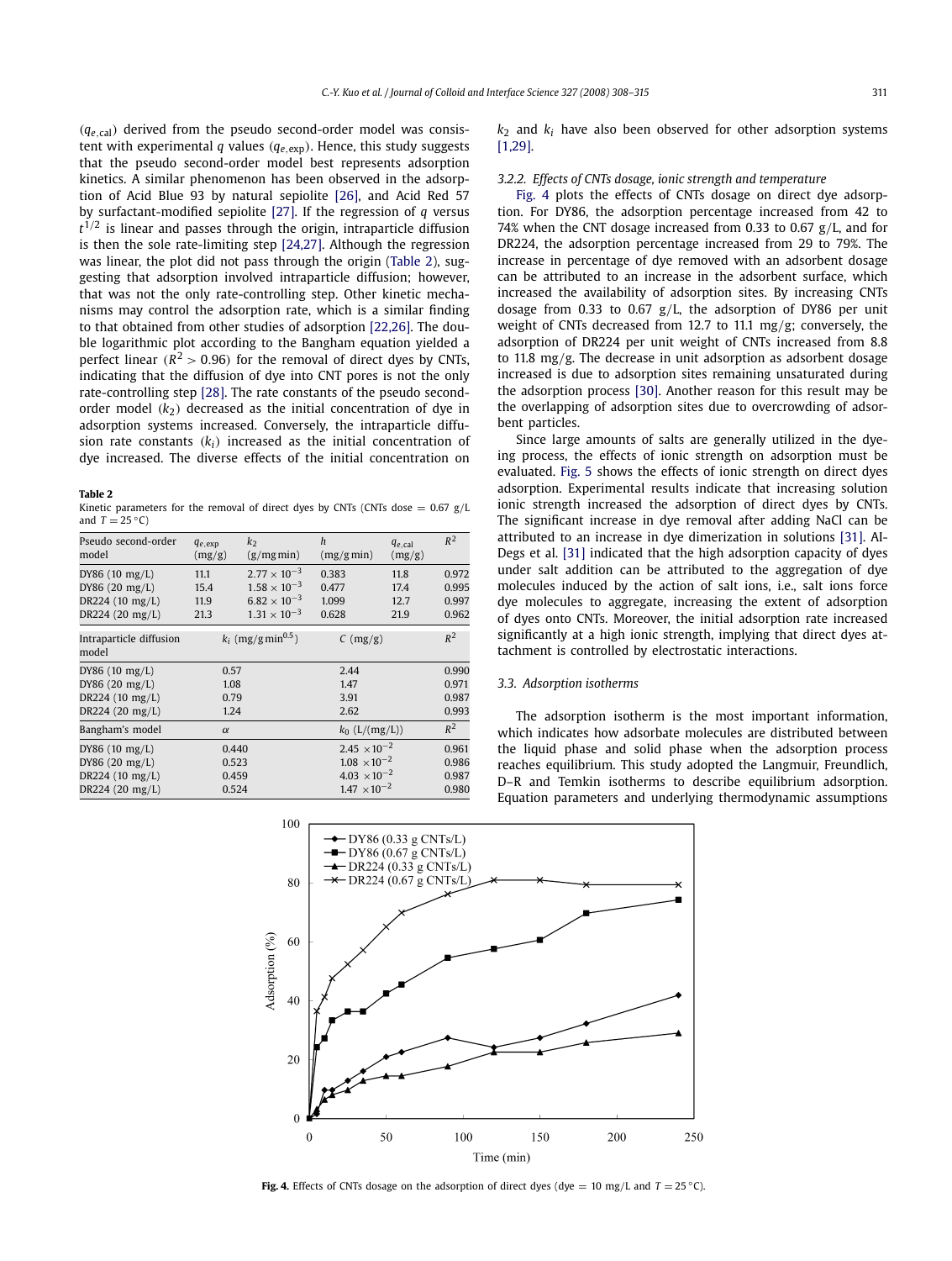<span id="page-4-0"></span>

**Fig. 5.** Effects of ionic strength on the adsorption of direct dyes (CNTs = 0.67 g*/*L, dye = 10 mg/L and  $T = 25$  °C).

of these equilibrium isotherms frequently provide some insights into adsorption mechanisms, surface properties and affinities of the adsorbent. The expression for the Langmuir isotherm is

$$
q_e = \frac{q_m K_L C_e}{(1 + K_L C_e)},\tag{4}
$$

where *qe* is the amount of dye adsorbed per gram of CNTs (mg*/*g);  $C_e$  is the equilibrium concentration of dye in a solution (mg/L);  $K_L$ is the Langmuir constant (L*/*mg), which is related to the affinity of binding sites; and *qm* is the theoretical saturation capacity of the monolayer (mg/g). The values of  $q_m$  and  $K_L$  are derived from the intercept and slope of the linear plot of  $1/q_e$  versus  $1/C_e$ .

The Freundlich isotherm is expressed as

$$
q_e = K_F C_e^{1/n},\tag{5}
$$

where *qe* and *Ce* are defined as for the Langmuir isotherm and *KF* and *n* are Freundlich constants, which represent adsorption capacity and adsorption strength, respectively. Both  $K_F$  and  $1/n$ can be obtained from the intercept and slope of the linear plot of  $ln(q_e)$  *versus*  $ln(C_e)$ . The magnitude of  $1/n$  quantifies the favorability of adsorption and the degree of heterogeneity on the surface of CNTs. If 1*/n* is less than unity—suggesting favorable adsorption adsorption capacity increases and new adsorption sites form [\[32\].](#page-7-0)

The D–R isotherm describes adsorption on a single uniform pore. In this respect, the D–R isotherm is an analogue of the Langmuir type, but is relatively more general because it does not assume a homogeneous surface or constant adsorption potential [\[33,](#page-7-0) [34\].](#page-7-0) The D–R isotherm can be described as follows:

$$
\ln(q_e) = \ln(X'_m) - K' \varepsilon^2,\tag{6}
$$

$$
\varepsilon = RT \ln \left( 1 + \frac{1}{C_e} \right),\tag{7}
$$

$$
E = (2K')^{-1/2},
$$
\n(8)

where *qe* is the amount of direct dye adsorbed per unit mass of CNTs (mol*/*g); *X <sup>m</sup>* is adsorption capacity (mol*/*g); *K* is a constant related to adsorption energy (mol<sup>2</sup>/kJ<sup>2</sup>); *R* is the gas constant (kJ*/*mol K); *T* is adsorption temperature (K); *ε* is Polanyi potential; and *E* is mean free energy of adsorption (kJ*/*mol). The values of *X <sup>m</sup>* and *K* were calculated from the intercept and slope of the  $\ln(q_e)$  versus  $\varepsilon^2$  plots. As the molecular weight of DR224 was unknown, this study assumed the molecular weight of DR224 was 600–1200 g*/*mol to calculate the parameters of the D–R isotherm and related thermodynamics.

The Temkin isotherm describes the behavior of adsorption systems on a heterogeneous surface, and is represented as follows:

$$
q_e = \frac{RT}{b_1} \ln(K_t C_e). \tag{9}
$$

Equation (9) can be expressed in a linear form as

$$
q_e = B_1 \ln(K_t) + B_1 \ln(C_e),
$$
\n(10)

where  $B_1 = RT/b_1$ , and  $B_1$  is a constant related to adsorption heat, and  $K_t$  is the equilibrium binding constant  $(L/mol)$  corresponding to maximum binding energy. A plot of  $q_e$  versus  $ln(C_e)$  is used to determine isotherm constants.

[Figs. 6 and 7](#page-5-0) present adsorption isotherms of DY86 and DR224, respectively. [Table 3](#page-6-0) shows the isotherm parameters at different temperatures. Based on the correlation coefficient  $(R^2)$  [\(Table 3\)](#page-6-0), the adsorption of DR86 is best fitted in the Freundlich isotherm and that of DR224 was best fitted in the D–R isotherm. Notably,  $K_L$ ,  $K_F$ ,  $B_1$ ,  $1/n$  and  $q_m$  increased as temperature increased, suggesting that the adsorption of direct dyes on CNTs increased as temperature increased [\(Table 3\)](#page-6-0). These experimental results reveal that the affinity of binding sites for direct dyes increased as temperature increased. Since 1*/n* is less than unity, the adsorption of direct dyes onto CNTs was favored. If the *E* value is 8–16 kJ*/*mol, adsorption proceeds by ion exchange [\[33,34\].](#page-7-0) The *E* values were 9.62–12.13 kJ*/*mol for both DY86 and DR224 [\(Table 3\)](#page-6-0); therefore, this work suggests that adsorption of direct dyes onto CNTs is explained by an ion-exchange process. The following section presents the detailed thermodynamic parameters.

#### *3.4. Thermodynamic analyses*

Thermodynamic parameters provide in-depth information of inherent energetic changes associated with adsorption; therefore, these parameters should be accurately evaluated. Changes to  $\Delta G^0$ ,  $\Delta H^0$  and  $\Delta S^0$  were calculated to elucidate the process of adsorption. The Langmuir isotherm was applied to calculate the thermodynamic parameters via Eqs. (11) and (12)

$$
\Delta G^0 = -RT \ln(K_L),\tag{11}
$$

$$
\ln(K_L) = \frac{\Delta S^0}{R} - \frac{\Delta H^0}{RT},\tag{12}
$$

where  $K_L$  is the Langmuir equilibrium constant (L/mol); *R* is the gas constant  $(8.314 \times 10^{-3} \text{ kJ/mol K})$ ; and *T* is temperature (K). Both  $\Delta H^0$  and  $\Delta S^0$  were determined from the slope and intercept of the van't Hoff plots of  $ln(K_L)$  versus  $1/T$  [\[26,32,35\].](#page-7-0) [Fig. 8](#page-6-0) shows the regressions of van't Hoff plots. [Table 4](#page-6-0) shows the thermodynamic parameters of  $\Delta G^0$ ,  $\Delta H^0$  and  $\Delta S^0$ . The  $\Delta G^0$  values were negative at all tested temperatures (15–55 $\degree$ C), verifying that the adsorption of direct dyes onto CNTs was spontaneous and thermodynamically favorable. In other words, a more negative  $\Delta G^0$ implies a greater driving force of adsorption, resulting in increased adsorption capacity. As temperature increased from 15 to 55 $\degree$ C,  $\Delta G^0$  decreased increasingly negative, suggesting that adsorption was spontaneous at high temperatures. The positive  $\Delta H^0$  values indicate that adsorption of direct dyes onto CNTs is an endothermic process, which is supported by the increase in adsorption of direct dyes as temperature increases. Furthermore, the positive  $\Delta S^0$  indicates that the degrees of freedom increased at the solid–liquid interface during adsorption of direct dyes onto CNTs. Physisorption and chemisorption can be classified, to a certain extent, by the magnitude of enthalpy change. Bonding strengths of *<*84 kJ*/*mol are typically considered as those of physisorption bonds. Chemisorption bond strengths can be 84–420 kJ*/*mol [\[36\].](#page-7-0) Generally,  $\Delta G^0$  for physisorption is less than that for chemisorption. The former is between −20 and 0 kJ*/*mol and the latter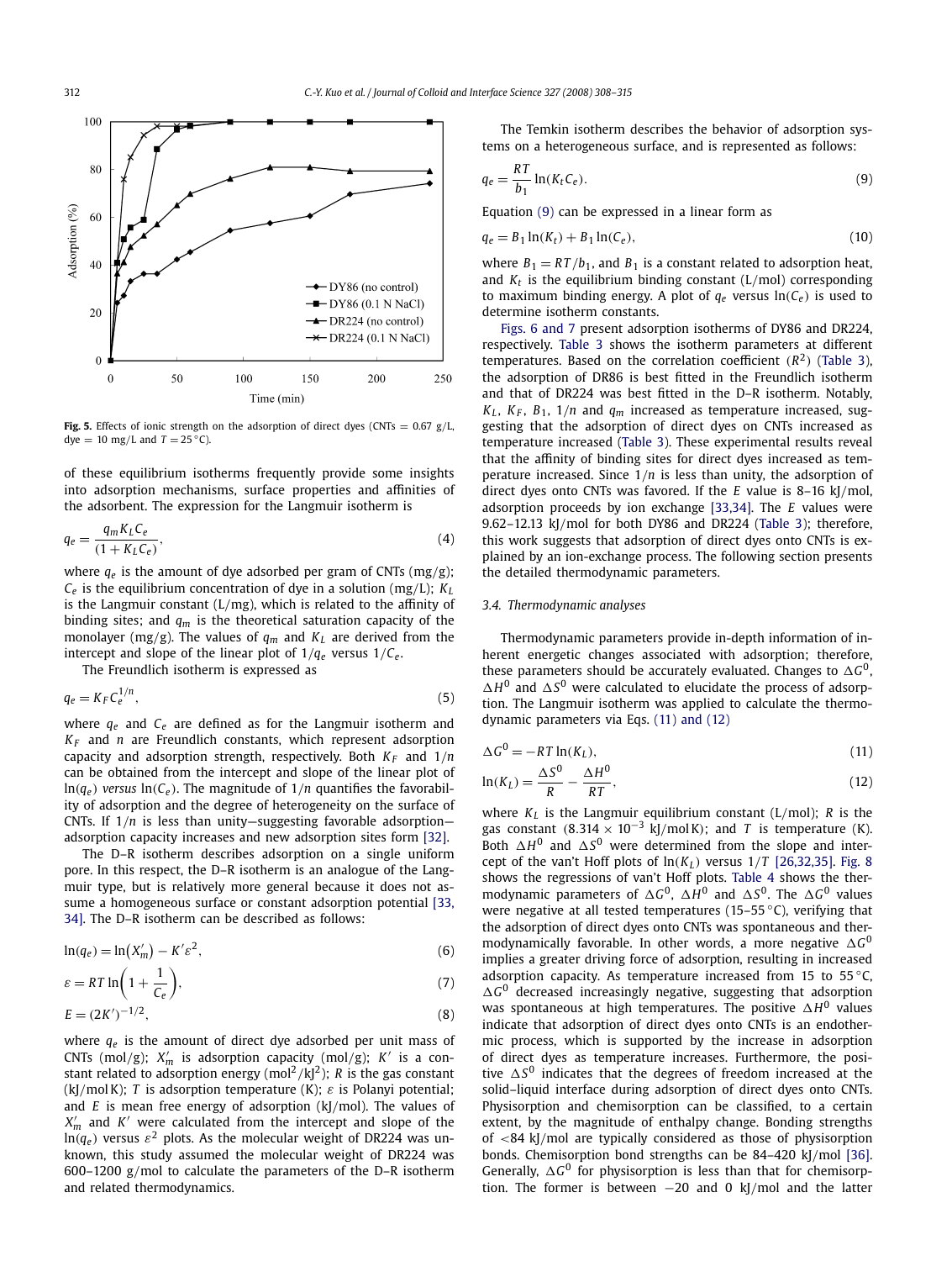<span id="page-5-0"></span>

**Fig. 6.** Adsorption isotherm analyses of DY86: (a) Langmuir; (b) Freundlich; (c) D–R and (d) Temkin.

is between −80 and −400 kJ*/*mol [\[37\].](#page-7-0) Additionally, Nollet et al. [\[35\]](#page-7-0) demonstrated that the physisorption process normally had activation energy of 5–40 kJ*/*mol, while chemisorption had a relatively higher activation energy (40–800 kJ*/*mol). Therefore, the values of  $\Delta H^0$ ,  $\Delta G^0$  and  $E$  all suggest that adsorption of direct dyes onto CNTs was driven by a physisorption process. The value of  $\Delta H^0$  for DY86 was lower than that for DR224, implying that the bond between DY86 and CNTs was weaker than that between DR224 and CNTs. Additionally,  $K_L$ ,  $q_m$ ,  $K_F$  and  $X'_m$  for DR224 all greater than those for DY86, implying that the affinity



**Fig. 7.** Adsorption isotherm analyses of DR224: (a) Langmuir; (b) Freundlich; (c) D–R and (d) Temkin.

between DR224 and CNTs was stronger than that between DY86 and CNTs.

[Table 5](#page-6-0) compares adsorption capacity and thermodynamic parameters of direct dyes on different adsorbents in literature. Adsorption capacity of CNTs was higher than that of other adsorbents, except for soy meal hulls, bentonite and coir pith [\(Table 5\)](#page-6-0). Differences in direct dye adsorption capacity are associated with the properties, such as structure, functional groups,  $pH<sub>DZC</sub>$  and surface area, of each adsorbent. Most studies only investigated adsorption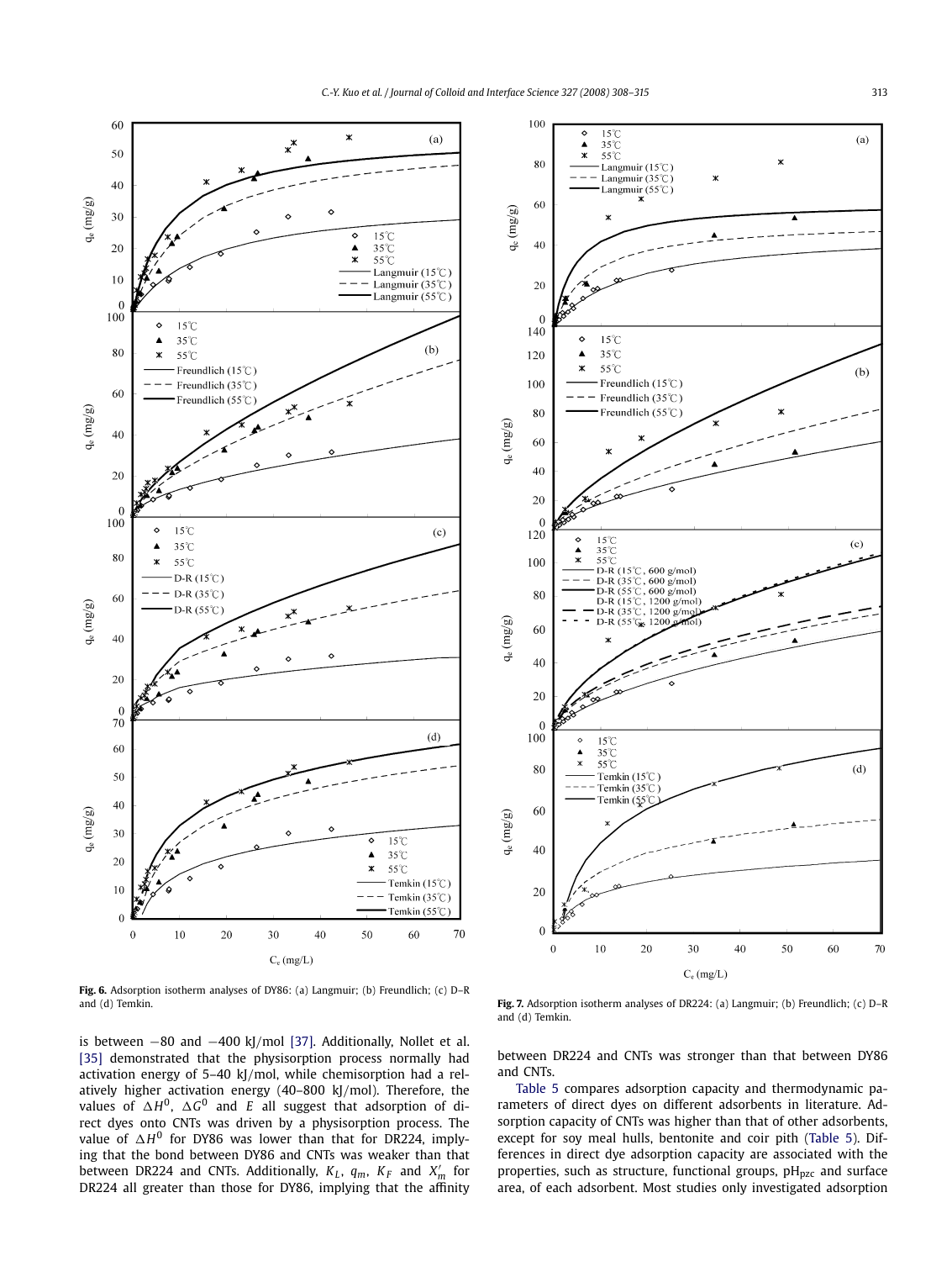<span id="page-6-0"></span>

| п<br>ı. | c |
|---------|---|
|---------|---|

Isotherm parameters for the removal of direct dyes by CNTs

| Langmuir constants             | $K_L$ (L/mg)                  | $q_m$ (mg/g)     | $R^2$          |
|--------------------------------|-------------------------------|------------------|----------------|
| DY86 (15°C)                    | 0.062                         | 35.8             | 0.904          |
| DY86 (35 °C)                   | 0.079                         | 54.9             | 0.981          |
| DY86 (55 °C)                   | 0.126                         | 56.2             | 0.960          |
| DR224 (15 °C)                  | 0.063                         | 47.2             | 0.988          |
| DR224 (35 °C)                  | 0.128                         | 52.1             | 0.971          |
| DR224 (55 °C)                  | 0.215                         | 61.3             | 0.951          |
| Freundlich constants           | $K_F$                         | $\boldsymbol{n}$ | $R^2$          |
| DY86 (15 °C)                   | 3.96                          | 1.87             | 0.990          |
| DY86 (35 °C)                   | 5.14                          | 1.57             | 0.995          |
| DY86 (55 °C)                   | 5.87                          | 1.51             | 0.958          |
| DR224 (15 °C)                  | 4.19                          | 1.59             | 0.953          |
| DR224 (35 °C)                  | 5.61                          | 1.58             | 0.955          |
| DR224 (55 °C)                  | 7.68                          | 1.51             | 0.976          |
| D-R constants                  | $X'_m$ (mol/g)                | $E$ (kJ/mol)     | $R^2$          |
| DY86 (15 °C)                   | $1.85 \times 10^{-4}$         | 11.95            | 0.977          |
| DY86 (35 °C)                   | $5.20 \times 10^{-4}$         | 11.79            | 0.988          |
| DY86 (55 °C)                   | $9.42 \times 10^{-4}$         | 11.79            | 0.978          |
| DR224 $(15^{\circ}C)^{a}$      | $(8.2 - 12.5) \times 10^{-4}$ | $9.62 - 9.90$    | 0.987          |
| DR224 $(35^{\circ}C)^{a}$      | $(6.2-10.0) \times 10^{-4}$   | 11.18-11.62      | 0.977          |
| DR224 $(55^{\circ}C)^{a}$      | $(9.8-15.7) \times 10^{-4}$   | 11.79-12.13      | 0.980          |
| Temkin constants               | $B_1$                         | $K_t$ (L/mol)    | $R^2$          |
| DY86 (15 °C)                   | 8.84                          | 0.596            | 0.878          |
| DY86 (35 °C)                   | 13.96                         | 0.694            | 0.943          |
| DY86 (55 °C)                   | 14.81                         | 0.924            | 0.980          |
| DR224 (15 °C)                  |                               |                  |                |
|                                | 8.44                          | 0.961            | 0.960          |
| DR224 (35 °C)<br>DR224 (55 °C) | 13.20                         | 0.953<br>0.628   | 0.980<br>0.938 |

This study assumed the molecular weight of DR224 was 600-1200 g/mol to calculate the D–R isotherm parameters of DR224.



**Fig. 8.** Regressions of van't Hoff plots.

| Table 4                                    |  |  |
|--------------------------------------------|--|--|
| Thermodunamic parameters of DV96 and DP224 |  |  |

**Table 4**

| Thermodynamic parameters of DT60 and DKZZ+ |  |  |  |
|--------------------------------------------|--|--|--|
|                                            |  |  |  |
|                                            |  |  |  |

|                | $\Delta G^0$ (kJ/mol) | $\Delta H^0$ (kJ/mol) | $\Delta S^0$ (J/mol K) |
|----------------|-----------------------|-----------------------|------------------------|
| <b>DY86</b>    |                       |                       |                        |
| $15^{\circ}$ C | $-26.59$              | 13.69                 | 139.51                 |
| $35^{\circ}$ C | $-29.04$              |                       |                        |
| 55 °C          | $-32.20$              |                       |                        |
| <b>DR224</b>   |                       |                       |                        |
| $15^{\circ}$ C | $-25.22 \sim -26.88$  | 24.29                 | $172.06 \sim 177.83$   |
| $35^{\circ}$ C | $-28.81 \sim -30.58$  |                       |                        |
| $55^{\circ}$ C | $-32.09 \sim -33.98$  |                       |                        |

<sup>a</sup> This study assumed the molecular weight of DR224 was 600–1200 g*/*mol to calculate the related thermodynamic parameters of DR224.

| Table 5 |                                                                 |  |  |  |  |
|---------|-----------------------------------------------------------------|--|--|--|--|
|         | Adsorption characteristics of direct dyes in various adsorbents |  |  |  |  |

| Adsorbent                    | $Dve^a$         | Adsorption<br>capacity<br>(mg/g) | $\Delta S^0$<br>(J/mol K) | $\Delta H^0$<br>(k]/mol) | References |
|------------------------------|-----------------|----------------------------------|---------------------------|--------------------------|------------|
| <b>CNTs</b>                  | <b>DY86</b>     | 56.2                             | 139.51                    | 13.69                    | This study |
| <b>CNTs</b>                  | <b>DR224</b>    | 61.3                             | $172.06 \sim 177.83$      | 24.29                    | This study |
| Coir pith                    | <b>DR31</b>     | 76.3                             | 167.90                    | 21.85                    | $[2]$      |
| Wheat shell                  | <b>DB71</b>     | 46.3                             | 242.00                    | 42.75                    | $[3]$      |
| Bentonite                    | DR <sub>2</sub> | 109.9                            |                           |                          | $[4]$      |
| Compost                      | <b>DB71</b>     | 22.0                             |                           |                          | [5]        |
| Compost                      | DO39            | 17.0                             |                           |                          | [5]        |
| Biogas residual<br>slurry    | <b>DR31</b>     | 3.5                              | 32.82                     | 11.80                    | [6]        |
| Alomod shells                | <b>DR80</b>     | 22.4                             |                           |                          | $[7]$      |
| Orange peel                  | <b>DR23</b>     | 10.7                             |                           |                          | [8]        |
| Orange peel                  | <b>DR80</b>     | 21.1                             |                           |                          | [8]        |
| Soy meal hull                | <b>DR80</b>     | 178.6                            |                           |                          | [9]        |
| Soy meal hull                | <b>DR81</b>     | 120.5                            |                           |                          | [9]        |
| Fe(III)/Cr(III)<br>hydroxide | <b>DR31</b>     | 5.0                              |                           |                          | $[10]$     |

<sup>a</sup> DY: Direct yellow; DR: Direct red; DB: Direct blue; DO: Direct orange.

capacity of an adsorbent and few simultaneously determined the adsorption capacity and related thermodynamics parameters. For biogas residual slurry, wheat shells and coir pith, direct dye adsorption was an endothermic process. Moreover, all adsorption of direct dyes onto different adsorbents exhibited a positive entropic change. Several investigations indicated that adsorption of dyes exhibited positive values for  $\Delta H^0$  and  $\Delta S^0$  [\[22,28–31\].](#page-7-0)

#### **4. Summary**

This study investigated the removal of DY86 and DR224 from aqueous solution by CNTs. The amount of direct dyes adsorbed per unit CNTs mass increased with increases in initial dye concentration, CNT dosage, NaCl addition and temperature. The adsorption of DY86 and DR224 revealed that the pseudo second-order model best represented adsorption kinetics. For equilibrium adsorption, DR86 was best fitted to the Freundlich isotherm and that of DR224 was best fitted to the D–R isotherm. Based on mean free energy of adsorption, this work suggests that the adsorption of direct dyes onto CNTs can be characterized as an ion-exchange process. Moreover, the affinity between DR224 and CNTs was stronger than that between DY86 and CNTs. The results of kinetics analyses imply that adsorption of direct dyes onto CNTs involved intraparticle diffusion; however, that was not the only rate-controlling step. Thermodynamic analyses indicated that the adsorption of direct dyes onto CNTs was endothermic and spontaneous; additionally, the adsorption of direct dyes onto CNTs was via a physisorption process. This study concluded that CNTs are an appropriate adsorbent for removing direct dyes from wastewater.

#### **Acknowledgments**

The authors thank the National Science Council of the Republic of China for financially supporting this research under Contract No. NSC 94-2211-E-212-012. Additionally, the partial experiments of this research by Jyun-Ru Chen of Da-Yeh University were greatly appreciated.

#### **References**

- [1] S.V. Mohan, S.V. Ramanaiah, P.N. Sarma, Biochem. Eng. J. 38 (2008) 61.
- [2] M.V. Sureshkumar, C. Namasivayam, Colloids Surf. A Physicochem. Eng. Aspects 317 (2008) 277.
- [3] Y. Bulut, N. Gozubenli, H. Aydin, J. Hazard. Mater. 144 (2007) 300.
- [4] B. Zohra, K. Aicha, S. Fatima, B. Nourredine, D. Zoubir, Chem. Eng. J. 136 (2008) 295.